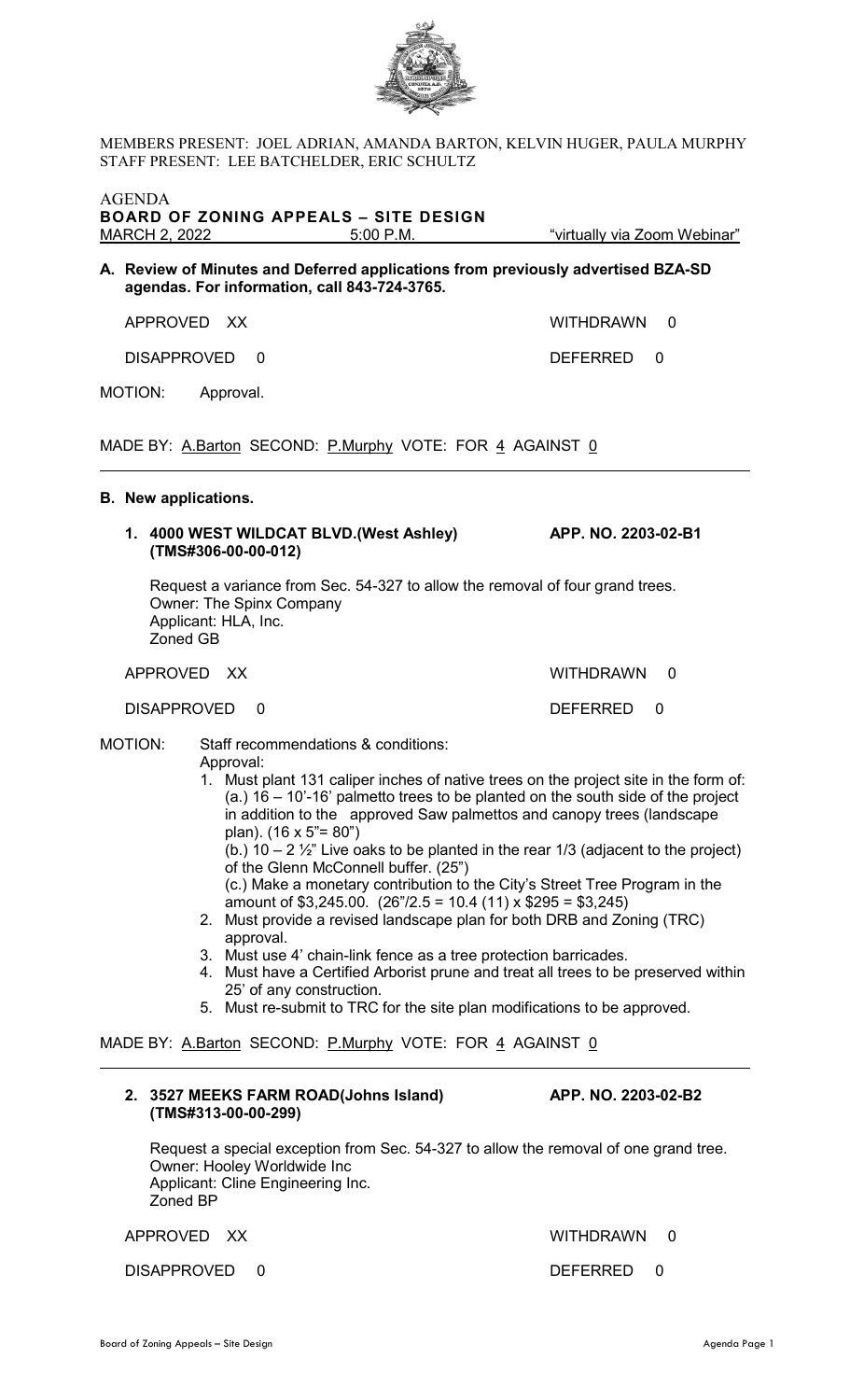## **BOARD OF ZONING APPEALS—SITE DESIGN/MARCH 2, 2022 PAGE 2**

MOTION: Staff recommendations & conditions:

- Approval:
- 1. Must plant 14 caliper inches of Live oaks on the project site.
- 2. Must provide a landscape plan for staff approval.
- 3. Must use 4' chain-link fence as a tree protection barricades.
- 4. Must have a Certified Arborist prune and treat all trees to be preserved.

MADE BY: A.Barton SECOND: K.Huger VOTE: FOR 4 AGAINST 0

## **3. 275 HUGER STREET(East Central) APP. NO. 2203-02-B3 (TMS#460-16-04-054)**

Request a variance from Sec 54-327 to allow the removal of four grand trees. Request a variance from Sec 54-327 to omit the 15 protected trees per acre requirement. Request a variance from Sec 54-330 to allow a reduced impervious construction setback near the bases of five grand trees. Owner: Charleston Housing Authority Applicant: Forsberg Engineering & Surveying Inc Zoned GB & DR-2

APPROVED XX WITHDRAWN 0

 $\overline{a}$ 

 $\overline{a}$ 

 $\overline{a}$ 

DISAPPROVED 0 DEFERRED 0

MOTION: Staff recommendations & conditions:

Approval:

1. Must plant 199 caliper inches of native trees on the project site; residual inches may be in the form of a monetary contribution to the City's Street Tree Program.

- 2. Must provide a landscape plan for staff approval.
- 3. Must use 4' chain-link fence as a tree protection barricades.
- 4. Must have a Certified Arborist prune and treat the protected and grand trees to be preserved.

MADE BY: A.Barton SECOND: P.Murphy VOTE: FOR 4 AGAINST 0

## **4. 32 STOCKER DRIVE(Old Windemere) APP. NO. 2203-02-B4 (TMS#421-06-00-123)**

Request a special exception from Sec 54-327 to allow the removal of two grand trees. Owner: John and Mary Mulvey Applicant: Same Zoned SR-1

APPROVED XX WITHDRAWN 0

DISAPPROVED 0 DEFERRED 0

MOTION: Staff recommendations & conditions: Approval:

- 1. Must plant 19 caliper inches of native trees on the lot in the form of one 2  $\frac{1}{2}$ " canopy tree on the lot and the remaining inches in the form of a monetary contribution to the City's Street Tree Program (16.5"/2.5 = 6.6 trees (7)  $\overline{x}$  $$205.00 = $2,065.00$
- 2. Maintain and monitor the 29" 'side yard' Water oak.

MADE BY: K.Huger SECOND: P.Murphy VOTE: FOR 4 AGAINST 0